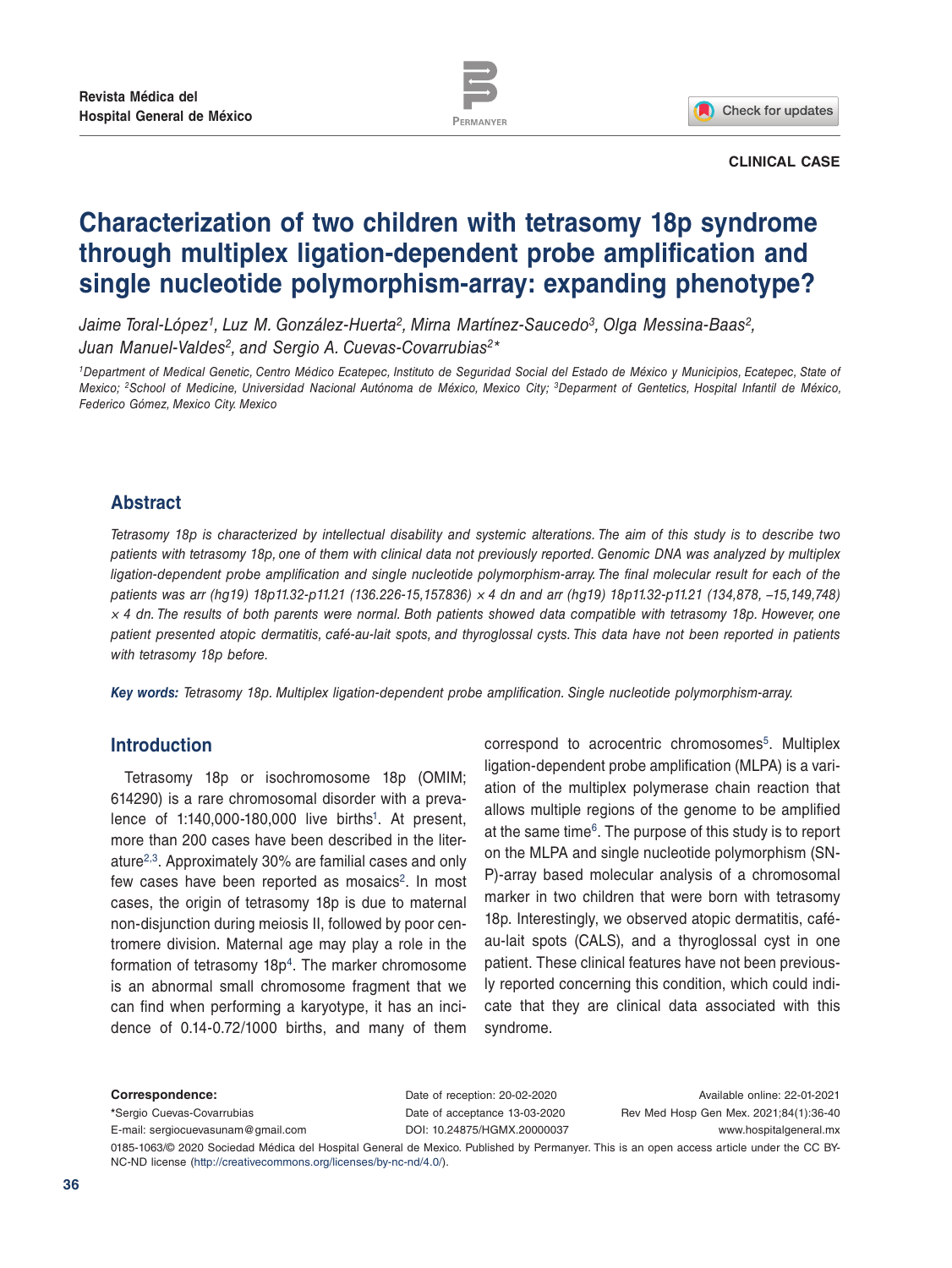

**Figure 1.** Characteristics of the patients. **A-B:** patient 1 at the age of 3 years and 5 months. **C:** patient 2 at the age of 2 years. Café au lait spots in patient. **D:** multiplex ligation probe amplification (MLPA) of health control. **E-F:** case 1 and case 2. **G:** representation of the CytoScan HD result, the figure shows the chromosome 18p11.32p11.21 and the relative position of the genes (USP14, ADCYAP1, DLGAP1, LAMA1, MTCL1, NDUFV2, VAPA, PIEZO2, TUBB2A, AFG3L2, GNAL) involved with the nervous system (blue). The OMIM genes are shown in red. Some affected patients with suppression in the 18p11.32p11.21 region are also shown.

# *Patient 1*

A male patient, 3 years and 10 months old, the third child of healthy, non-blood related parents. The mother was 35 years old and the father was 36 years old at the time of birth. Family history was negative for intellectual disability or congenital malformations. No history of prenatal exposure to teratogens or maternal diseases was recorded. After an uneventful pregnancy, the child was born by caesarean section at 40 weeks of gestation with a weight of 3400 g  $(50<sup>th</sup>$  percentile), a height of 49 cm (50<sup>th</sup> percentile), and a head circumference of 35 cm (50<sup>th</sup>) percentile). Apgar score was 8-9 and did not require special neonatal management. The child's growth and development were delayed, with the child holding its head up at the age of one, being able to remain in seated position at 2 years and it does not recognize receptive or expressive language. The mother reports that her child is very frightened indoors and often gets sick of the airways. From the child's birth to 6 months, he presented atopic dermatitis which has been decreasing.

On physical examination, his weight was 14,000 g (10-25<sup>th</sup> percentile), height was 104 cm (75<sup>th</sup> percentile), and head circumference was 49 cm (25-50th percentile). His head is dolichocephalic with prominent forehead, low set ears, depressed nasal bridge with bulbous tip, palpebral fissures slightly downwards, prominent chest, modified single palmar crease on the left hand, bilateral cryptorchidism, five CALS on the abdomen, and thigh and leg more than 1 cm wide (Fig. 1A and B). The cranial tomography showed cerebral cortical atrophy and the ultrasound scan detected a thyroglossal cyst. Due to cryptorchidism, orchidopexy was performed at the age of 2.

# *Patient 2*

Female patient, 2 years old, the first child of healthy, non-blood related parents. The mother was 36 years old and the father was 33 years old at the time of birth. Family history was negative for intellectual disability or congenital malformations. No history of prenatal exposure to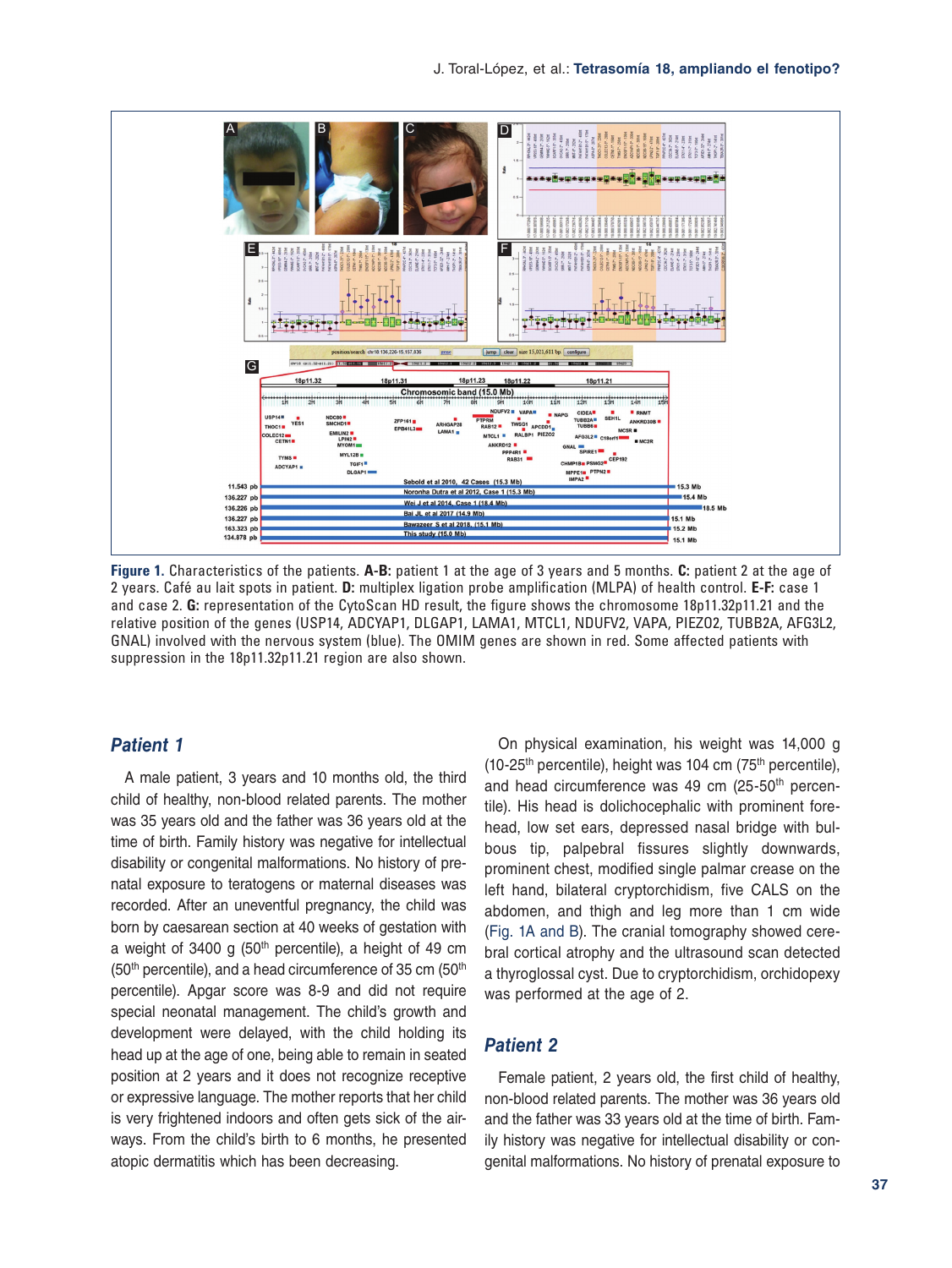teratogens or maternal diseases was recorded. The mother had two threatened abortions in the first trimester and pre-eclampsia in the last trimester. Obstetric ultrasound showed delayed intrauterine growth. She was born by cesarean section at 37 weeks of gestation with a weight of 2780 g (10<sup>th</sup> percentile), height of 49 cm (50<sup>th</sup>) percentile), head circumference of 33 cm (10<sup>th</sup>-25<sup>th</sup> percentile), and Apgar score of 8-9. The neonatal period was normal. The child's growth and development were delayed, with the child holding its head up at the age of 9 months, being able to remain in seated position at 1 year and 3 months and monosyllable speech at 1 year and 5 months. The child is not able to say complete sentences and does not walk. During physical examination, her weight was  $8800$  g (percentile  $<$  3), height of 90 cm (90<sup>th</sup> percentile), cephalic perimeter of 43.5 cm (percentile < 3), microcephaly, ear length measurement within set limits, small palpebral fissures, and convergent strabismus (Fig. 1C). Transfontanellar ultrasound and brain MRI showed frontal cortical atrophy. Renal ultrasound detected right renal hypoplasia.

# **Materials and methods**

The karyotype test was performed in metaphase from cultures of peripheral blood lymphocytes of the patients and their parents with standard methodology for GTG banding (∼500 bands). MLPA reaction was performed using the SALSA MLPA kit P290-B2 and P249 (MRC-Holland, Amsterdam, Netherlands) following supplier instructions. The results were analyzed with the Coffalyser software (MRC-Holland, Amsterdam, Netherlands). The SNP-array analysis was carried out using the CytoScan HD matrix (SNP-array) following the protocol provided by the supplier (Affymetrix, Santa Clara, California, USA). The SNP-array was scanned with the Affymetrix GeneChip Scanner 3000 7G, and the data were analyzed with GTYPE (GeneChip Genotyping Analysis Software, version 1.0.12) to detect aberrations in the number of copies. The resolution of this procedure was estimated at 1.15 kb. The Research Committee of the Institution approved the protocol and the parents gave their informed consent for the participation in the study.

#### **Results**

The results of the conventional karyotype test were 47,  $XY$ , + mar for case 1 and 47,  $XX$ , + mar for case 2. The parents' karyotype tests were normal. The characterization of the marker chromosomes was first analyzed with MLPA. It showed a higher copy number of the 18p THOC1 probe (18p11.32) with the SALSA MLPA kit P290-B2 for both patients, and showed a higher copy number of probes COLEC12, CETN1, TYMS, ENOSF1, ADCYAP1, NDC80, LPIN2, and TGIF1 with the SALSA MLPA kit P249 (Fig. 1D-F). The CytoScan HD array showed a 15 Mb amplification of 18p11.32-p11.21, with 78 RefSeq genes in the genomic variation database, DGV database (http://projects.variation.tcag.ca/variation/ hg38/). There are 52 genes listed in the OMIM database (Fig. 1G). The final cytogenetic result for the patients was 46, XY, arr [hg19] 18p11.32-p11.21 (136,226-15,157,836) × 4 dn y 46, XX, arr [hg19] 18p11.32- p11.21 (134,878,  $-15,149,748$ ) × 4 dn. Parental studies showed normal results.

## **Discussion**

In the present study, two children are described with craniofacial dysmorphism, psychomotor retardation, significant language delay, short stature, and cortical atrophy due to tetrasomy 18p. Both patients presented marker chromosomes identified by GTG banding; MLPA analysis showed the amplification of the short arm of chromosome 18 and the SNP-array analysis delimited the tetra-amplification of 18p.

At present, only few cases with tetrasomy 18p have been analyzed with MLPA and SNP-array<sup>1,3,7-10</sup>. Previous analysis of a group of patients with tetrasomy 18p identified that the first ten characteristics in these patients were developmental delay, intellectual disability, abnormal muscle tone, feeding difficulties, variants in brain MRI, microcephaly, strabismus, cryptorchidism, scoliosis/kyphosis, constipation, and growth retardation<sup>1</sup>. Heart, neural tube closure, and palatal defects were also observed to a lesser extent. Characteristics such as retrognathia, articular contraction of the limbs, and hypoplastic nails have also been described. Microcephaly, oval face, strabismus, small nose, low set ears, constipation, anomalies in the left foot, cryptorchidism, tendency to aggression, and autism were observed as symptoms in a 5-year-old boy with tetrasomy 18p7 . Our patient 2 showed similar characteristics to those reported; however, patient 1 showed atopic dermatitis, CALS and a thyroglossal cyst. This data had not been previously reported, which we deemed likely to be part of the clinical condition.

In the case of molecular analysis, the amplification of 15.0 Mb at 18p included 52 genes listed in the OMIM database, 12 of which are related to the nervous system and may have some impact on the phenotypic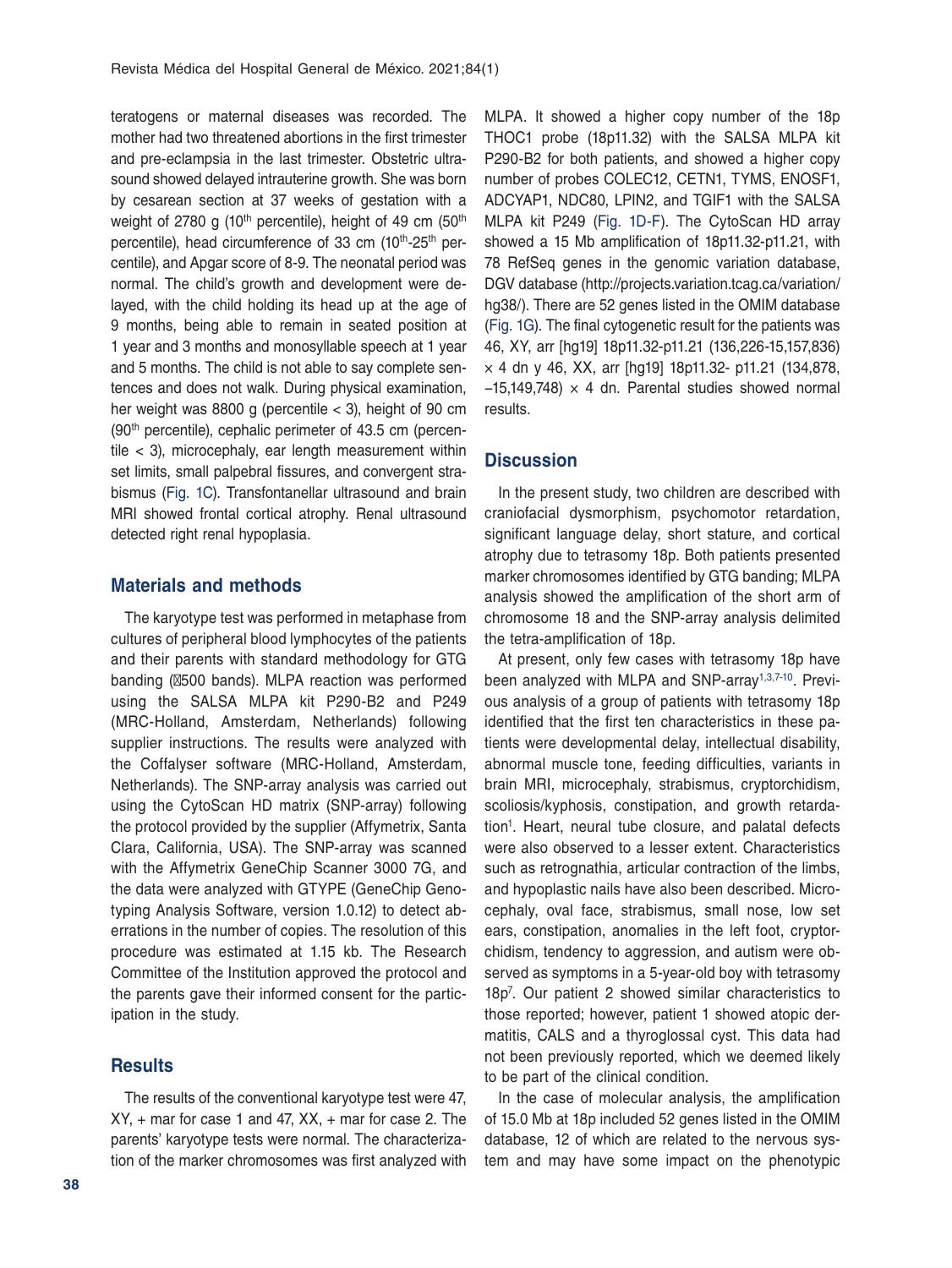characteristics of patients. The MC2R gene is expressed in the skin and can play a role in the pathophysiology of the skin<sup>11</sup>, such as the CALS observed in our patient. The product of the USP14 gene is involved in the degradation of proteasome substrates, can regulate synaptic activity and is related to Huntington's disease, affective disorders, and schizophrenia<sup>12</sup>. The PACAP gene is expressed in lateral ventricles, dentate line and hypothalamus producing the proliferation of nervous system cells, and has been associated with changes in sensitivity, learning and olfactory aspects<sup>13</sup>. The TGIF gene is related to the development of brain disease and has been observed to be expressed in the cortex of mice<sup>14</sup>. The DLGAP gene is expressed in synaptic sites of hippocampal dendritic spine and cerebral cortex of mice<sup>15</sup>. The MTCL1 gene is related to the packaging and stabilization of microtubules in neurons<sup>16</sup>. The LAMA1 gene is related to intellectual disability and speech delay, as well as cysts and cerebellar atrophy, myopia, retinal dystrophy, and abnormal eye movement in Poretti-Boltshauser syndrome<sup>17</sup>. The NDUFV2 gene has been associated with encephalopathy, hypertrophic cardiomyopathy, and truncal hypotonia18. The VAPA gene is highly expressed in the brains of mice with unknown function<sup>19</sup>. The PIEZO2 gene has a role in electrical conduction that is mechanically activated in somatosensory neurons in the dorsal root ganglia; its defects have been related to Marden-Walker syndrome and distal arthrogryposis $20$ . The GNAL gene is expressed in the basal ganglia, caudal nuclei, and in the amygdala and is associated with dystonia<sup>21</sup>. The TUBB2A gene has been associated with the phenotype of cerebral cortical dysplasia and other malformations while the AFG3L2 gene is related to cerebellar ataxia, dystonia, myoclonic epilepsy, oculomotor apraxia, and decreased ambulation $22,23$ . It is worth mentioning that it is important to carry out more molecular studies of the nervous system genes to determine their participation in the phenotype of patients with tetrasomy 18p.

### **Conclusion**

The present study describes two patients with tetrasomy 18p by MLPA and SNP-array analysis, with a previous diagnosis of chromosomal marker by conventional karyotype test. We observed new previously unreported characteristics in one of the patients with tetrasomy 18p. We also emphasize the importance of easy and fast molecular analysis of the marker chromosomes by MLPA.

# **Conflicts of interest**

The authors declare have not any conflicts of interest.

#### **Acknowledgments**

The authors thank the support granted by DGAPA, PAPIIT project IN219419, Universidad Nacional Autónoma de México (UNAM).

### **Ethical disclosures**

**Protection of human and animal subjects.** The authors declare that no experiments were performed on humans or animals for this study.

**Confidentiality of data.** The authors declare that they have followed the protocols of their work center on the publication of patient data.

**Right to privacy and informed consent.** The authors have obtained the written informed consent of the patients or subjects mentioned in the article. The corresponding author is in possession of this document.

#### **References**

- 1. Sebold C, Roeder E, Zimmerman M, Soileau B, Heard P, Carter E, et al. Tetrasomy 18p: report of the molecular and clinical findings of 43 individuals. Am J Med Genet A. 2010;152A:2164-72.
- 2. Dundar M, Caglayan AO, Saatci C, Cetin Z, Arslan K, Uzak AS. Formation of supernumerary euchromatic short arm isochromosomes: parent and cell stage of origin in new cases and review of the literature. Genet Couns. 2010;21:69-74.
- 3. Dutra AR, Mancini TI, Takeno S, Oliveira MM, Kim CA, Perez AB, et al. Different conformation of two supernumerary 18p isochromosomes, one with a concomitant partial 18q trisomy. Cytogenet Genome Res. 2012; 138:1-4.
- 4. Eggermann T, Schubert R, Engels H, Apacik C, Stengel-Rutkowski S, Haefliger C, et al. Formation of supernumerary euchromatic short arm isochromosomes: parent and cell stage of origin in new cases and review of the literature. Ann Genet. 1999;42:75-80.
- 5. Jafari-Ghahfarokhi H, Moradi-Chaleshtori M, Liehr T, Hashemzadeh-Chaleshtori M, Teimori H, Ghasemi-Dehkordi P. Small supernumerary marker chromosomes and their correlation with specific syndromes. Adv Biomed Res. 2015;4:140.
- 6. Os PG, Schouten JP. Multiplex ligation-dependent probe amplification (MLPA®) for the detection of copy number variation in genomic sequences. Methods Mol Biol. 2011;688:97-126.
- 7. Wei J, Xie Y, He W, Liu W, Jian W, Chen M, et al. Clinical outcome: a monosomy 18p is better than a tetrasomy 18p. Cytogenet Genome Res. 2014;144:294-8.
- 8. Balasubramanian M, Sithambaram S, Smith K. Inherited duplication of the short arm of chromosome 18p11.32-p11.31 associated with developmental delay/intellectual disability. Clin Dysmorphol. 2016;25:19-22.
- 9. Bai JL, Jin YW, Qu YJ, Wang H, Cao YY, Song F. Mosaicism of tetrasomy 18p: clinical and cytogenetic findings in a female child. Chin Med J (Engl). 2017;130:744-6.
- 10. Bawazeer S, Alshalan M, Alkhaldi A, AlAtwi N, AlBalwi M, Alswaid A, et al. Tetrasomy 18p: case report and review of literature. Appl Clin Genet. 2018;11:9-14.
- 11. Slominski A, Ermak G, Mihm M. ACTH receptor, CYP11A1, CYP17 and CYP21A2 genes are expressed in skin. J Clin Endocrinol Metab. 1996;81:2746-9.
- 12. VerPlank JJ, Lokireddy S, Feltri ML, Goldberg AL, Wrabetz L. Impairment of protein degradation and proteasome function in hereditary neuropathies. Glia. 2018;66:379-95.
- 13. Oride A, Kanasaki H, Kyo S. Role of pituitary adenylate cyclase-activating polypeptide in modulating hypothalamic-pituitary system. Reprod Med Biol. 2018;17:234-41.